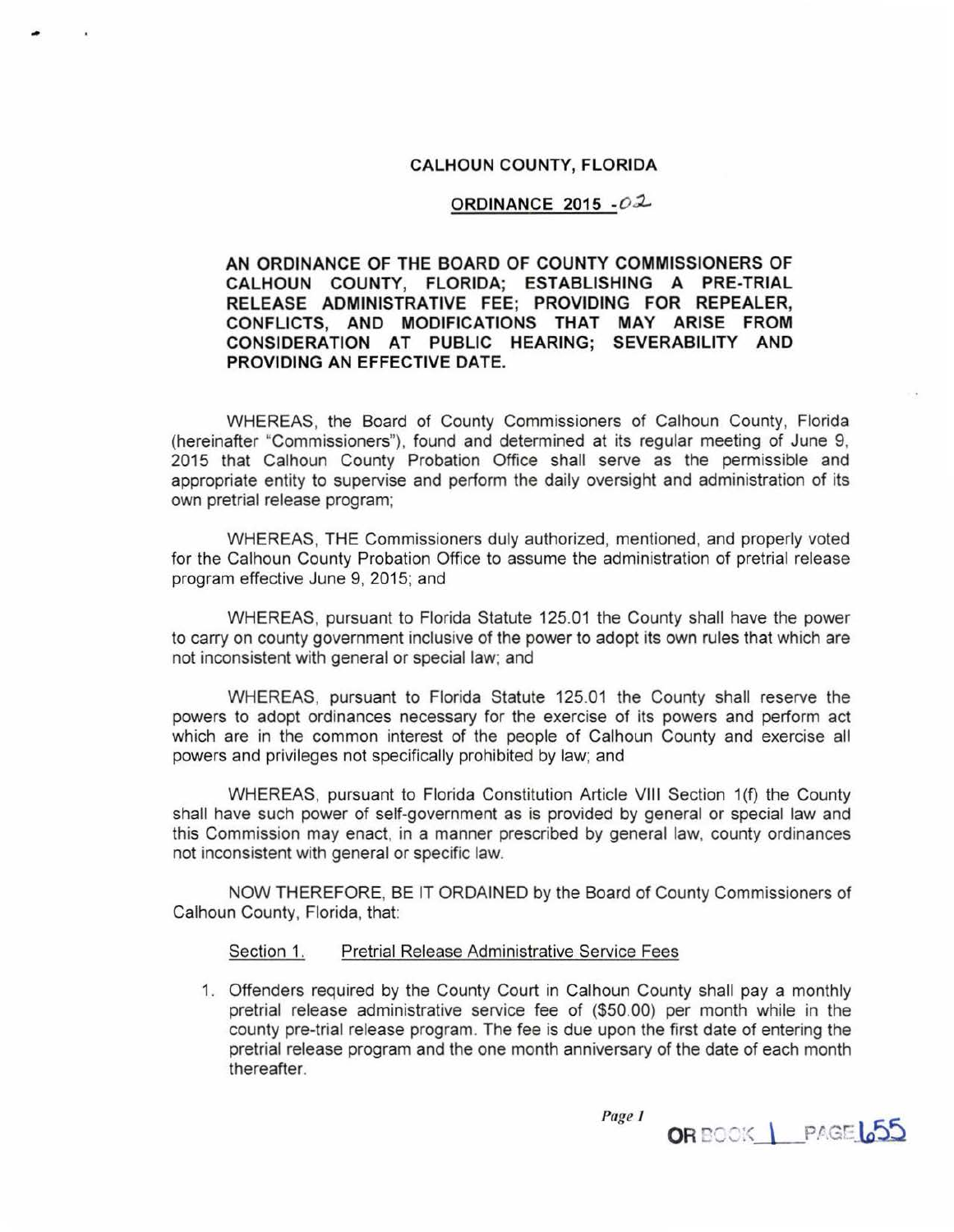2. All fees are due to and shall be paid to the Calhoun Could Clerk of Court office located at the Calhoun County Courthouse at 20859 Central Avenue East, Room 130, Blountstown, Calhoun County, Florida.

# Section 2. Repeater

Any and all ordinances in conflict herewith are hereby repealed to the extent of any conflict.

# Section 3. Conflicts

All ordinances or part of the ordinances in conflict with the provision of this ordinance are hereby repealed to the extent of such conflict, except to the extent of any conflicts with any conflicting state general or special law controlling the Calhoun County Pretrial Services program, which provisions shall prevail over any parts of this ordinance which are inconsistent, either in whole or in part.

## Section 4. Modification

In is the intent of the Board of County Commissioners that the provisions of this Ordinance may be modified as a result of considerations that may arise during public hearings. Such modifications shall be incorporated into the final version of the Ordinance adopted by the Board and filed by the Clerk of the Board pursuant to Section 6.

# Section 5. Severability

If any provisions or portion of this Ordinance is declared by any court of competent jurisdiction to be void, unconstitutional, or unenforceable, then all remaining provisions and portions of this Ordinance shall remain in full force and effect

# Section 6. Effective Date

This ordinance shall take effect as provided by law.

( THIS SPACE INTENTIONALLY LEFT BLANK)

Page 2